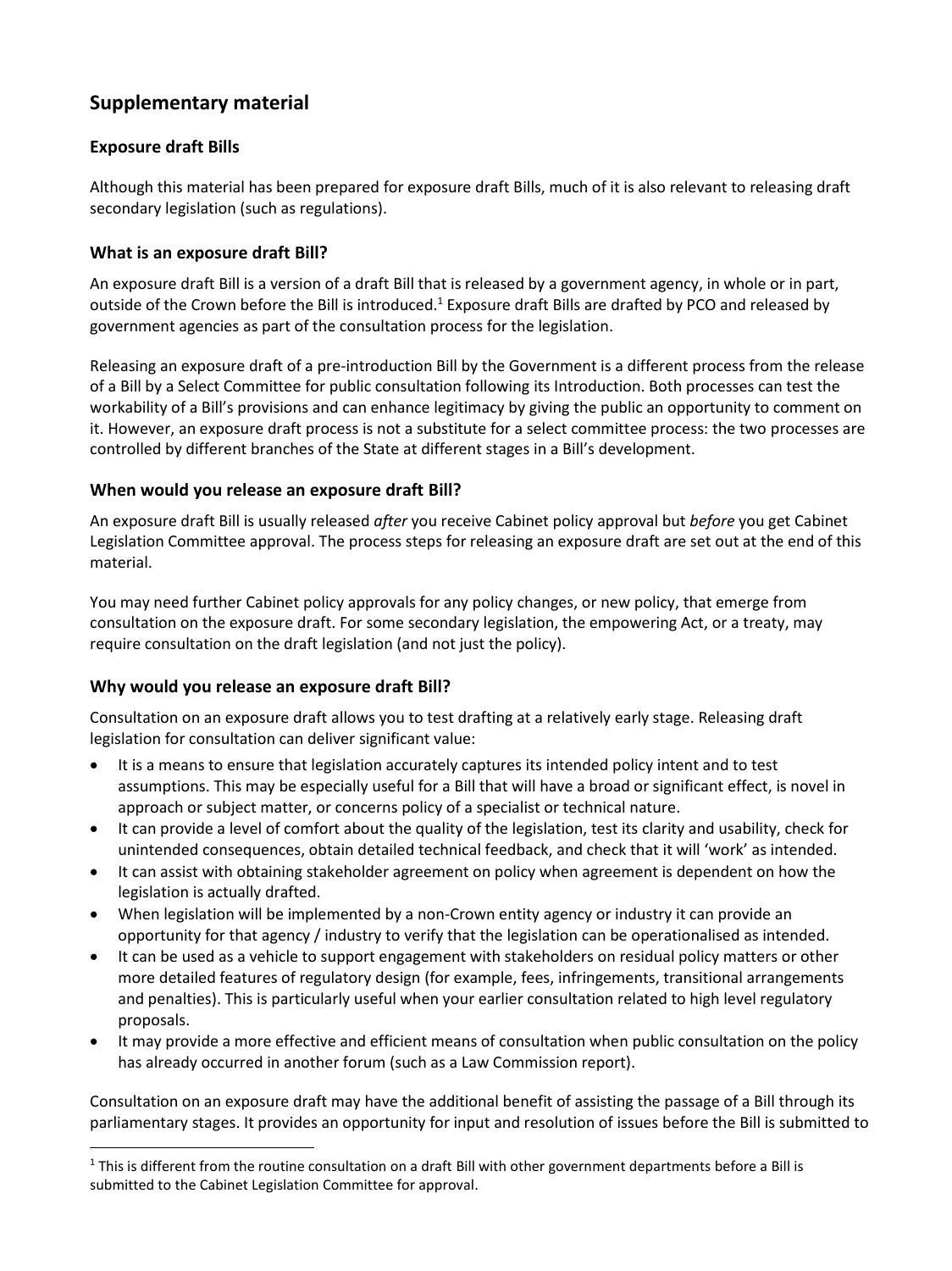Select Committee. An exposure draft can also help to ensure that those who will be affected by the legislation are well informed of its likely effect and the transition that will be coming their way if the legislation is enacted. It is important, however, that submitters fully understand that an exposure draft is a *draft* and, as such, is subject to change both by the agency (following submissions) and also as it tracks through the parliamentary processes.

It is worth noting that an exposure draft and the explanations that agencies provide about the clauses in the draft create a paper trail on what the clauses are intended to mean and why they are worded in the way that they are. The potential for later reference to this material by courts (and practitioners) emphasises the importance that agencies publish well-thought-out responses to submissions made on the exposure draft.

Note that consultation on an exposure draft serves a different purpose from consultation on the policy. As such, the release of an exposure draft is not usually an appropriate replacement for consultation (for example, a discussion document) on the policy that sits behind the Bill.<sup>2</sup> Consultation on an exposure draft can result in a different public conversation than consultation on the policy because the policy is more developed as a result of the drafting process. Releasing an exposure draft too early can create risk by setting public and Ministerial expectations about draft provisions before the drafting has been sufficiently well developed.

#### **What should you release, to whom, and what are the next steps?**

 $\overline{\phantom{a}}$ 

A department may decide to release *all* or *part* of the draft legislation to either the public at large or to a specified person or group (often called "targeted consultation").

If you decide to restrict the release to certain persons, it is important, as with any consultation process, to ensure that doing this will not create, or give an impression of, an unfair advantage. You also need to consider the risk of the draft being shared by recipients more widely than was intended.

It is important to consider what your objectives are for releasing the draft legislation. Submitters should be clear why the legislation is being released, what will happen with submissions, and what the process will be after consultation closes.

To ensure that you realise the full benefits of an exposure draft, provide explanatory material to accompany the draft, and publish both the submissions and your agency's response to the submissions. In particular, you need to:

- ensure that you provide sufficient information alongside the legislation to describe the underlying policy and any key outstanding issues
- ensure that it is clear to submitters *why* you have released the draft and *what* you are asking them to do with it. For example:
	- $\circ$  if the policy behind a Bill has already been agreed to by Cabinet and the purpose is not to re-litigate the policy, make it clear that the Bill is not being released for re-consultation on the policy but rather on how the policy is expressed in the Bill
	- $\circ$  if there are remaining policy questions on which you are seeking feedback, identify them and consider including specific questions on them
- know what process and next steps will follow after consultation on the draft and communicate this to submitters. Publish submissions, and preferably your agency's response to submissions, in an appropriate forum (for example, on the agency website) within an appropriate timeframe.

<sup>&</sup>lt;sup>2</sup> This may be less the case for technical legislation, such as detailed rules, where consultation on the draft legislation itself may be more useful than consulting on the high level policy intent of the legislation.